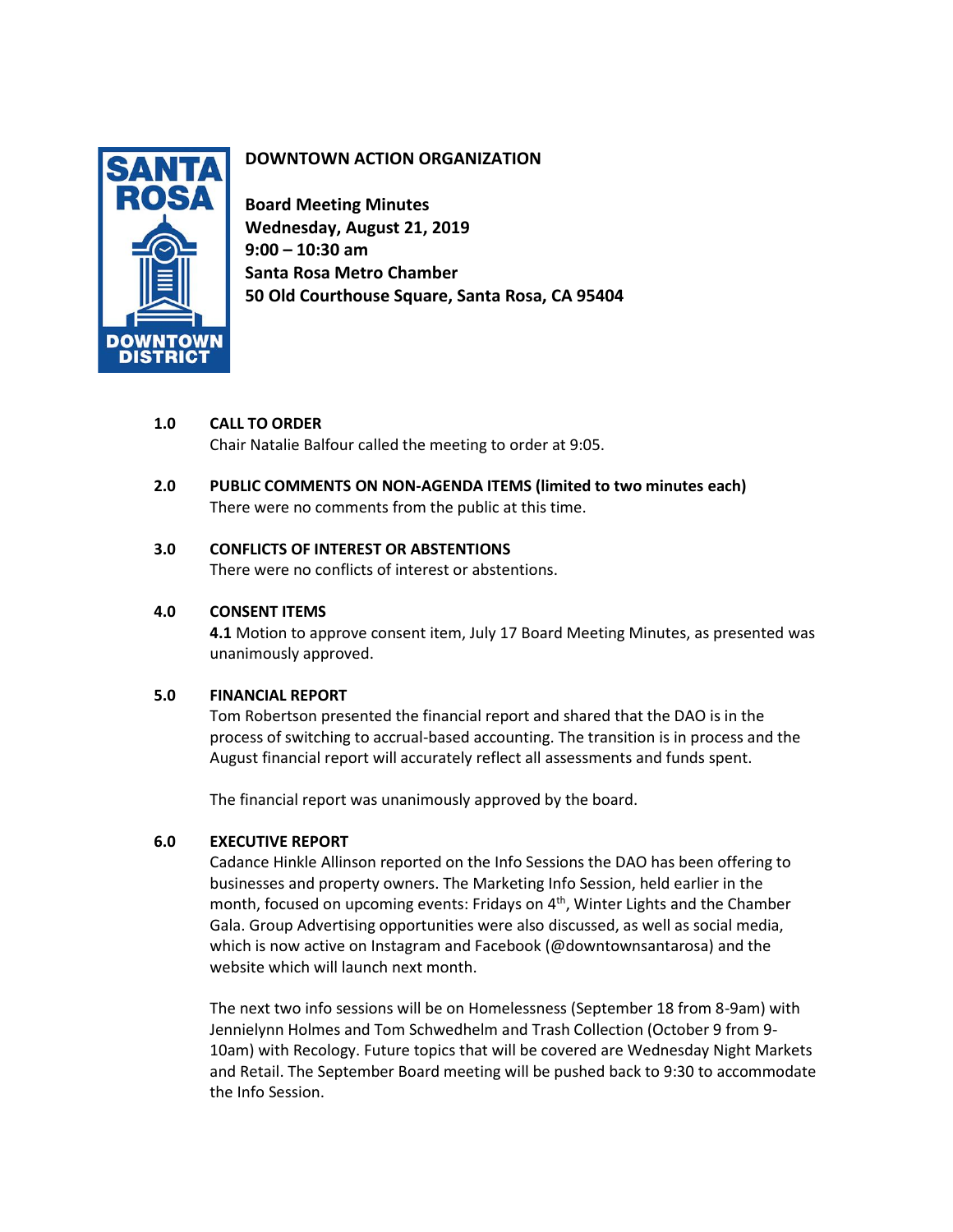The DAO will be applying for two grants. One through Creative Sonoma to create a public art engagement opportunity on Courthouse Square next spring and the second through Rebuild North Bay to determine the feasibility of getting new lights and revamped planters in the downtown corridor. Both are in the research process and should be submitted in September.

Cadance listed past "Future Agenda Items", many of which had already been addressed, such as the Portland Loo and forming a Parking Committee.

She shared that the DAO is trying to work more closely with downtown events so that they can share "businesses are open" language and the DAO can provide the public with information about their events.

Any private art projects would need to be approved by the city, go through the Art in Public Places Committee and be gifted to the city. Private art would not replace the art scheduled to be installed on the North Side of the Square.

Cadance will reach out to ask Patrick to come speak on the Downtown Station Area Specific Plan at a future meeting.

Lot 10 Construction is stalled and out of the hands of the Parking District and sitting as a possible development opportunity for the city. There is no new information, though it will be shared when it's available.

#### **7.0 STREET LEVEL SERVICES DISCUSSION**

Cadance shared that the Executive Committee has been working through several scenarios to determine what would provide the DAO with the best possible outcome as far as more hours and higher wages for street level employees. There will be a report next month regarding recommendations and options.

A discussion ensued about pressure washing and the issues in Courthouse Square after events, as the side streets and stone areas are extremely dirty and need cleaning. It was clarified that StreetPlus was never meant to clean the streets and there would need to be a collaborative discussion with the city to get those better maintained.

Joe Dietzen asked if the app was available for business owners to report issues to StreetPlus. Cadance shared that only text/call/email is being used to contact StreetPlus currently. A discussion ensued about the city's app for reporting issues, which is completely separate from the work of StreetPlus.

Zach Berkowitz brought up issues of homelessness and skateboarding in the square, both of which have recently been listed as negatives in online reviews for Hotel E. He wanted to know how these issues were addressed at night and it was suggested that since StreetPlus staff don't work at night, Hotel E staff call the Police Department as soon as they have an issue, so that the information can be logged.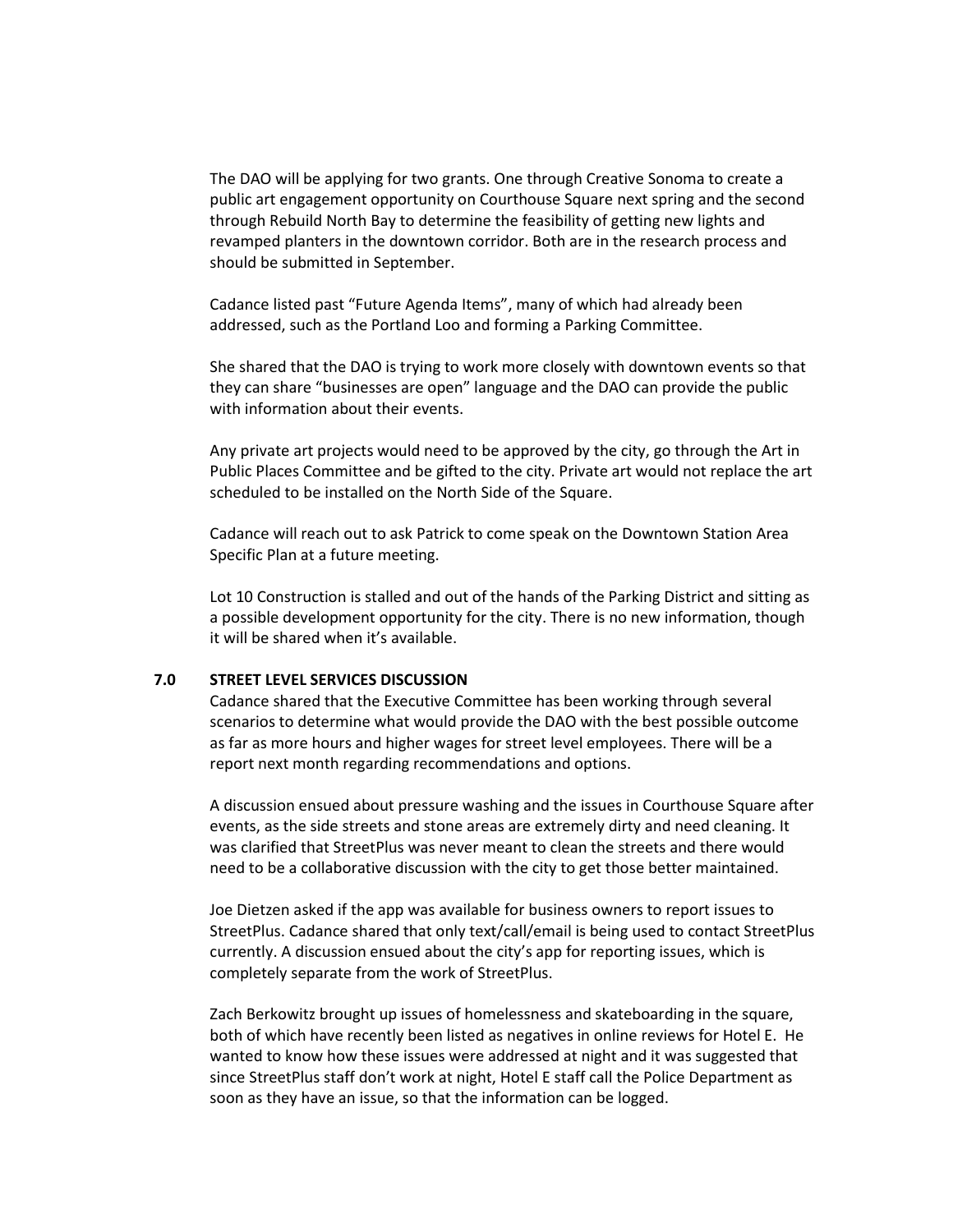Cadance explained that skateboarding is in fact prohibited in the square, but there is no signage indicating that. Hugh shared that skateboarding has been growing and that we need to work with the city to put up signs that share the rules which anyone can then enforce. Michael suggested a formal security team was the only way to address these issues.

Sara reiterated that there has been significant damage from skateboarders on both the benches and the curbs. Hugh shared that this was likely possible because the benches were never correctly primed prior to installation and that the city would need to determine if there was recourse with the contractor to get them fixed.

A discussion around the importance of police presence occurred. Cadance shared issues like skateboarding cannot be a priority for the police with everything else they are facing. The Downtown Enforcement Team is scheduled to add new members soon, and an update will be provided on their work when available.

A member of the public asked for lights to be put up on  $5<sup>th</sup>$  street and for resources to deal with difficult members of the homeless population. Suggestions were shared.

It was determined that DAO staff should be the contact between any complaints with vacant businesses and the property owners. Anyone who needs to check to see if they have a "no trespass" letter on file, or who wishes to file one, can request assistance from Cadance. No trespass letters are renewed every February.

#### **8.0 DAO COMMITTEE UPDATES**

**8.1** Design and Improvement Committee

Hugh shared that the Crepe Myrtles are moving forward to an October installation, after the 18" seat walls are built. The design work is done and now the prep work needs to be contracted out and completed.

Ron Hodges, the Landscape Architect hired to do the work on the square, has come up with several other options for ground plants under the larger trees. The DAO will hopefully begin that work in the fall as well.

Hanging flower baskets have become not feasible due to cost, fabrication difficulties and maintenance, so it was suggested that vertical banners be installed instead.

Hugh shared that the city has to fix benches prior to the DAO beginning any work on them. Cadance has reached out to Jason Nutt to begin discussing.

The city had previously indicated that they would be able to move the Asawa Fountain forward and a meeting to discuss further is happening tomorrow.